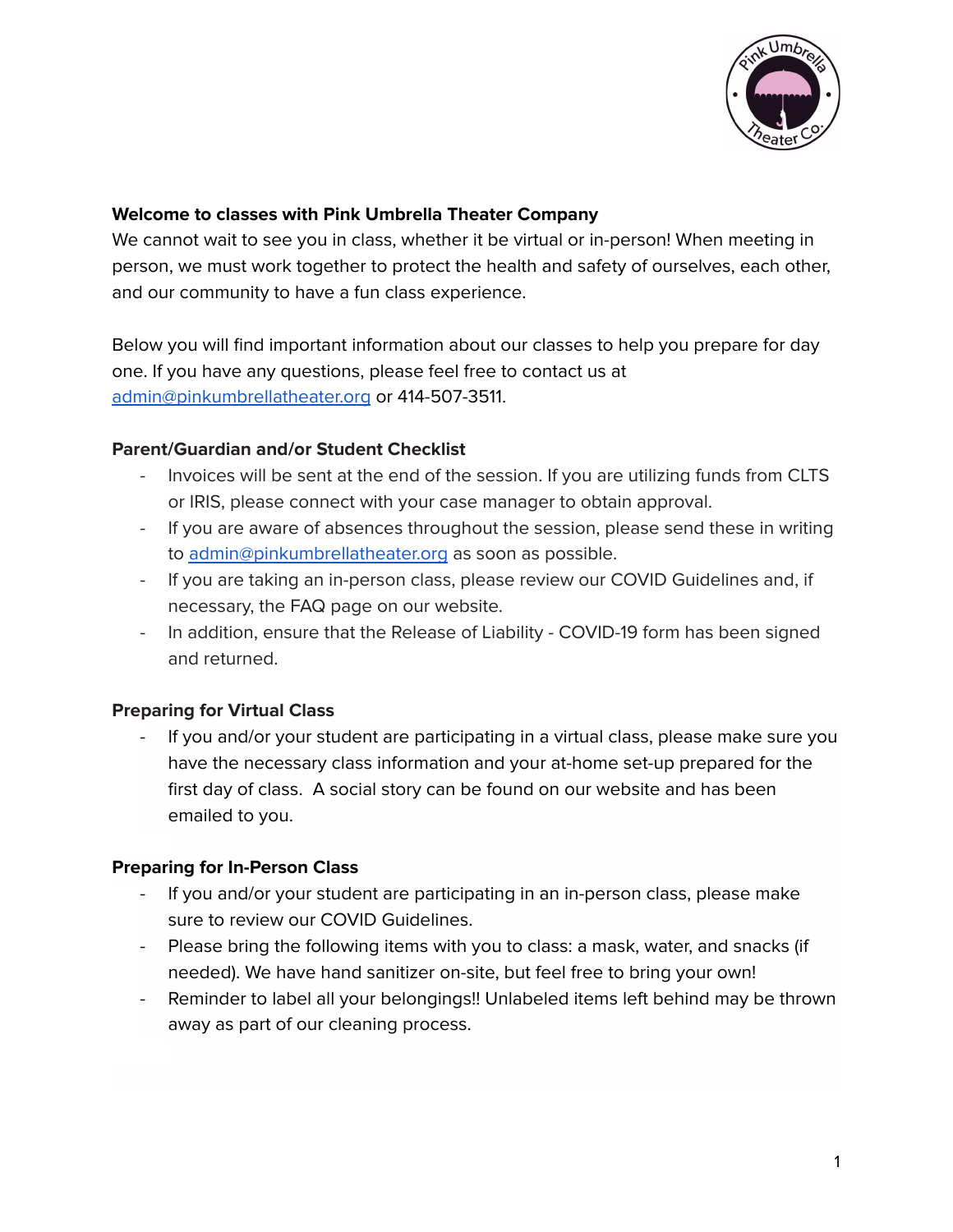

### **During In-Person Class**

- Students and staff will spatially distance from each other by remaining in their spots to ensure at least 3-6 ft of distance between others.
- Masks are optional\*\*
- Upon arriving at class, students will be asked to choose a red, yellow, or green bracelet that signals their comfort level with others being in their personal space. Red means "please maintain distance", Yellow for "please ask for permission to enter within six feet", and Green for "welcome into my space". Students and families assume the risk that comes with wearing the green bracelet.
- In the event of singing and dancing, distance will be increased when singing. In the event of contact during dancing, hand sanitizing will be encouraged after dancing is complete.

\*\* Please note as of today, 4.29.2022, Milwaukee County is considered in the LOW risk category. If we move to Medium or High, masks will be required.

# **Dress Code & Valuables**

- Please wear clothes that are comfortable and allow for movement. For our in-person classes, we recommend dressing in layers and ask that students wear comfortable, close-toed shoes.
- We recommend that students leave any valuables at home during our in-person classes. We cannot guarantee the safety of valuables, though we will do our best to keep an eye on belongings and encourage that valuables that may be damaged remain put away.

#### **Breaks**

Teaching artists will determine class breaks, but students are welcome to take a break when they need one. Students are encouraged to get a snack, water, use the bathroom, etc.

# **Drop Off (In-Person Classes)**

Students and parents will be required to check in at the Welcome Station to check in and receive your bracelet.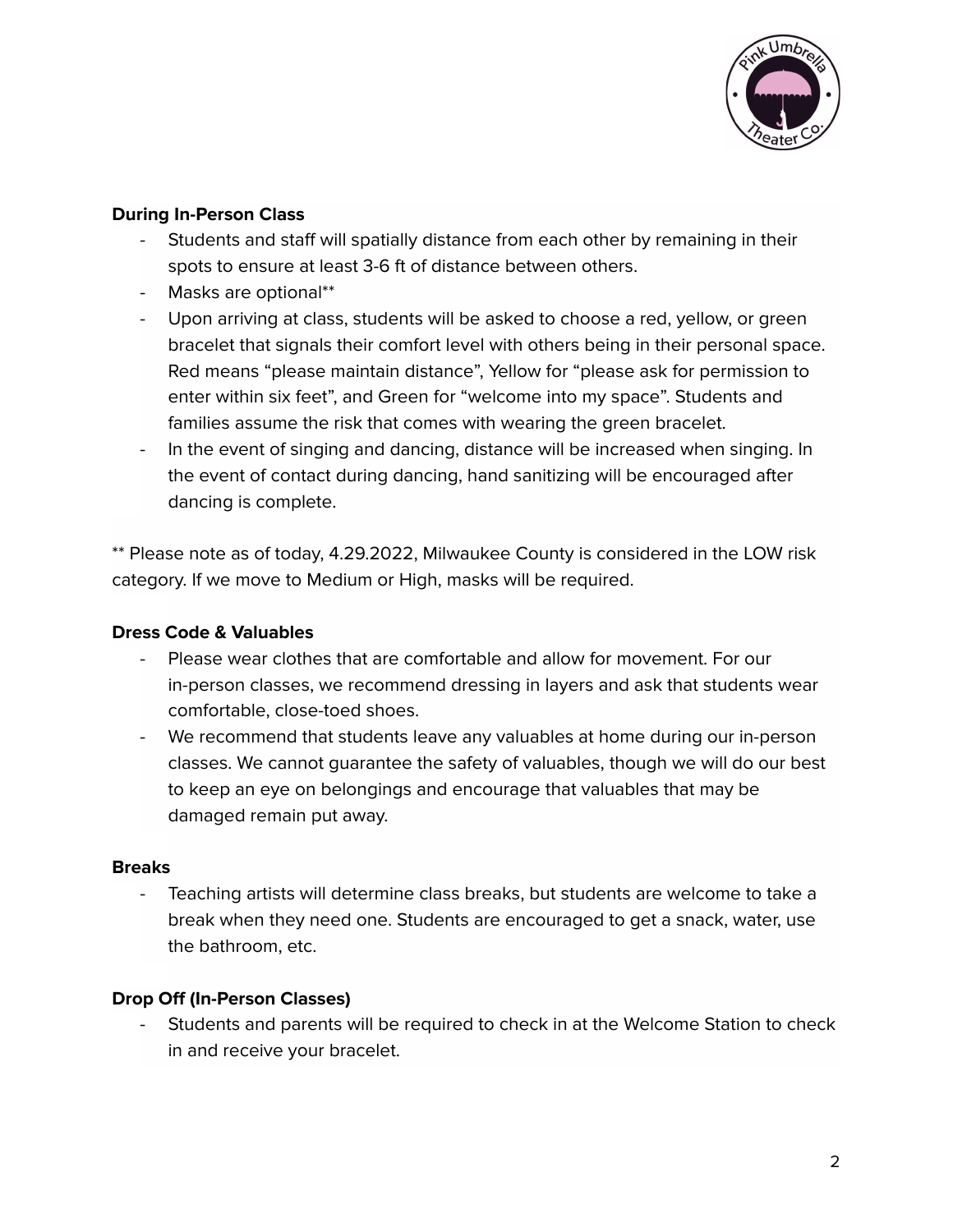

Parents, guardians, and caregivers are allowed to stay for class. We ask that you interact only with your student(s) if necessary, during class and follow mask and distancing guidelines with staff and others present.

## **Pick Up (In-Person Classes)**

- Once class is over, students may walk themselves to their vehicle provided they tell a staff member and stay within staff sightlines until they are safely in their vehicle. Parents are also welcome to come to the class area to pick-up their student.

## **Class Changes & Cancellations**

- In-person classes will move virtually if there has been COVID-19 exposure within a class and it is determined to be in the best health interest of our students and community to move to a virtual format.
- All communications to changes in class format will be sent via email.

#### **What if myself or my student needs to miss class?**

If you have a prior or unexpected absence, please email us at [admin@pinkumbrellatheater.org](mailto:admin@pinkumbrellatheater.org) or text us at 414-507-3511.

#### **What if myself or my child is sick?**

- Please Self Screen (as found in our guidelines) and use your best judgment about coming to or bringing your student to in-person classes. If you or your student is sick or contagious, or showing symptoms of any illness, please keep them home.
- Parents/guardians will be promptly notified and expected to arrange to pick up their student if they become ill or show symptoms of illness during class immediately.

# **COVID-19 Safety Protocols**

Our comprehensive COVID-19 Safety Protocols can be found in the FAQ page and in our COVID Guidelines [\(pinkumbrellatheater.org/covidguidelines](https://www.pinkumbrellatheater.org/summerguidelines)) Please read through this document carefully.